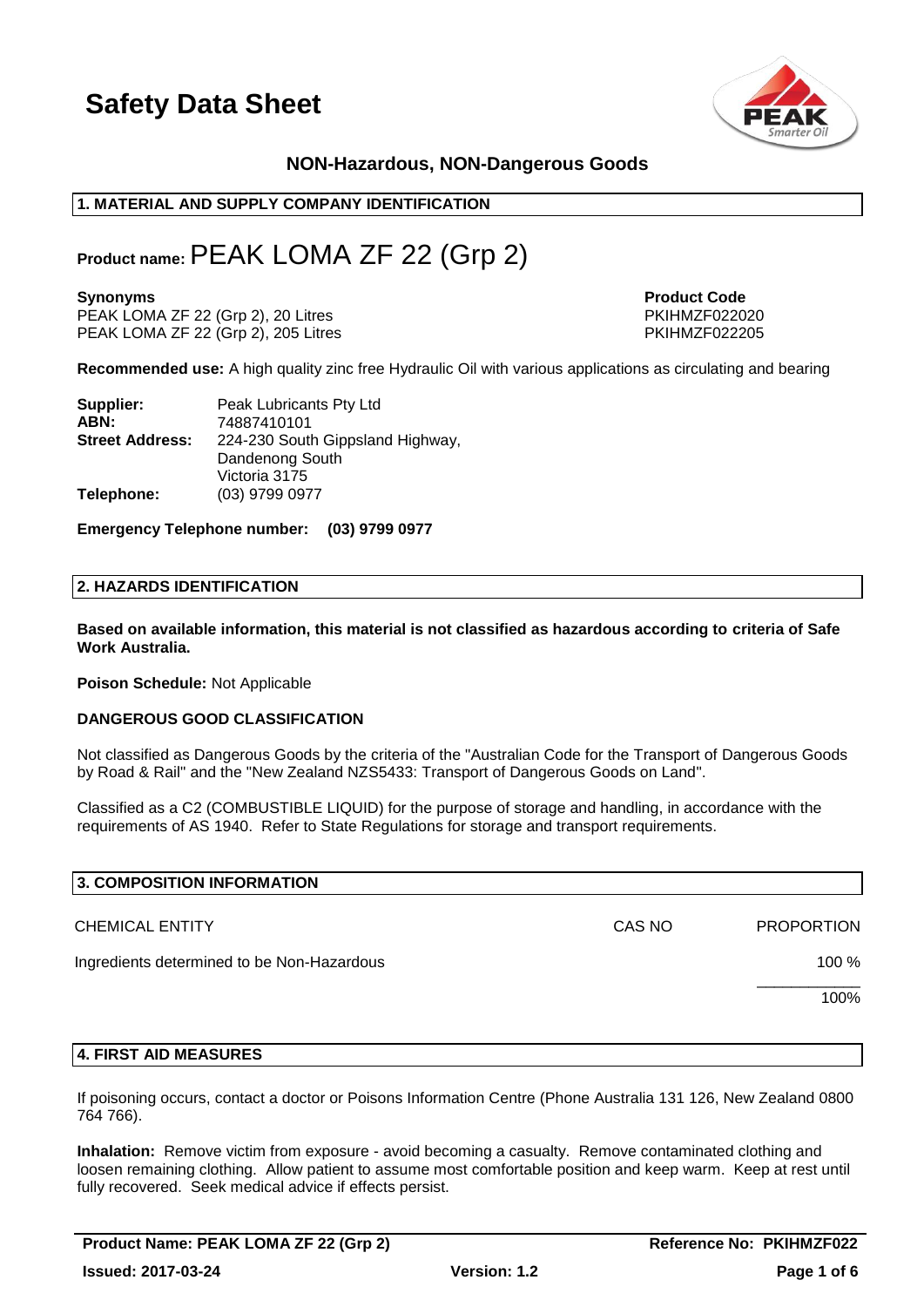

**Skin Contact:** If skin or hair contact occurs, remove contaminated clothing and flush skin and hair with running water. If swelling, redness, blistering or irritation occurs seek medical assistance.

**Eye contact:** If in eyes wash out immediately with water. In all cases of eye contamination it is a sensible precaution to seek medical advice.

**Ingestion:** Rinse mouth with water. If swallowed, do NOT induce vomiting. Give a glass of water to drink. Never give anything by the mouth to an unconscious patient. If vomiting occurs give further water. Seek medical advice.

**PPE for First Aiders:** Wear safety shoes, overalls, gloves, safety glasses. Available information suggests that gloves made from nitrile rubber should be suitable for intermittent contact. However, due to variations in glove construction and local conditions, the user should make a final assessment. Always wash hands before smoking, eating, drinking or using the toilet. Wash contaminated clothing and other protective equipment before storing or re-using.

**Notes to physician:** Treat symptomatically.

### **5. FIRE FIGHTING MEASURES**

**Hazchem Code:** Not applicable.

**Suitable extinguishing media:** If material is involved in a fire use water fog (or if unavailable fine water spray), alcohol resistant foam, standard foam, dry agent (carbon dioxide, dry chemical powder).

**Specific hazards:** Combustible liquid.

**Fire fighting further advice:** On burning or decomposing may emit toxic fumes. Fire fighters to wear selfcontained breathing apparatus and suitable protective clothing if risk of exposure to vapour or products of combustion or decomposition.

# **6. ACCIDENTAL RELEASE MEASURES**

### **SMALL SPILLS**

Wear protective equipment to prevent skin and eye contamination. Avoid inhalation of vapours or dust. Wipe up with absorbent (clean rag or paper towels). Collect and seal in properly labelled containers or drums for disposal.

### **LARGE SPILLS**

Clear area of all unprotected personnel. Slippery when spilt. Avoid accidents, clean up immediately. Wear protective equipment to prevent skin and eye contamination and the inhalation of vapours. Work up wind or increase ventilation. Contain - prevent run off into drains and waterways. Use absorbent (soil, sand or other inert material). Collect and seal in properly labelled containers or drums for disposal. If contamination of crops, sewers or waterways has occurred advise local emergency services.

### **Dangerous Goods - Initial Emergency Response Guide No:** Not applicable

# **7. HANDLING AND STORAGE**

**Handling:** Avoid eye contact and repeated or prolonged skin contact. Avoid inhalation of vapour, mist or aerosols.

**Storage:** Store in a cool, dry, well-ventilated place and out of direct sunlight. Store away from foodstuffs. Store away from incompatible materials described in Section 10. Store away from sources of heat and/or ignition. Keep container standing upright. Keep containers closed when not in use - check regularly for leaks.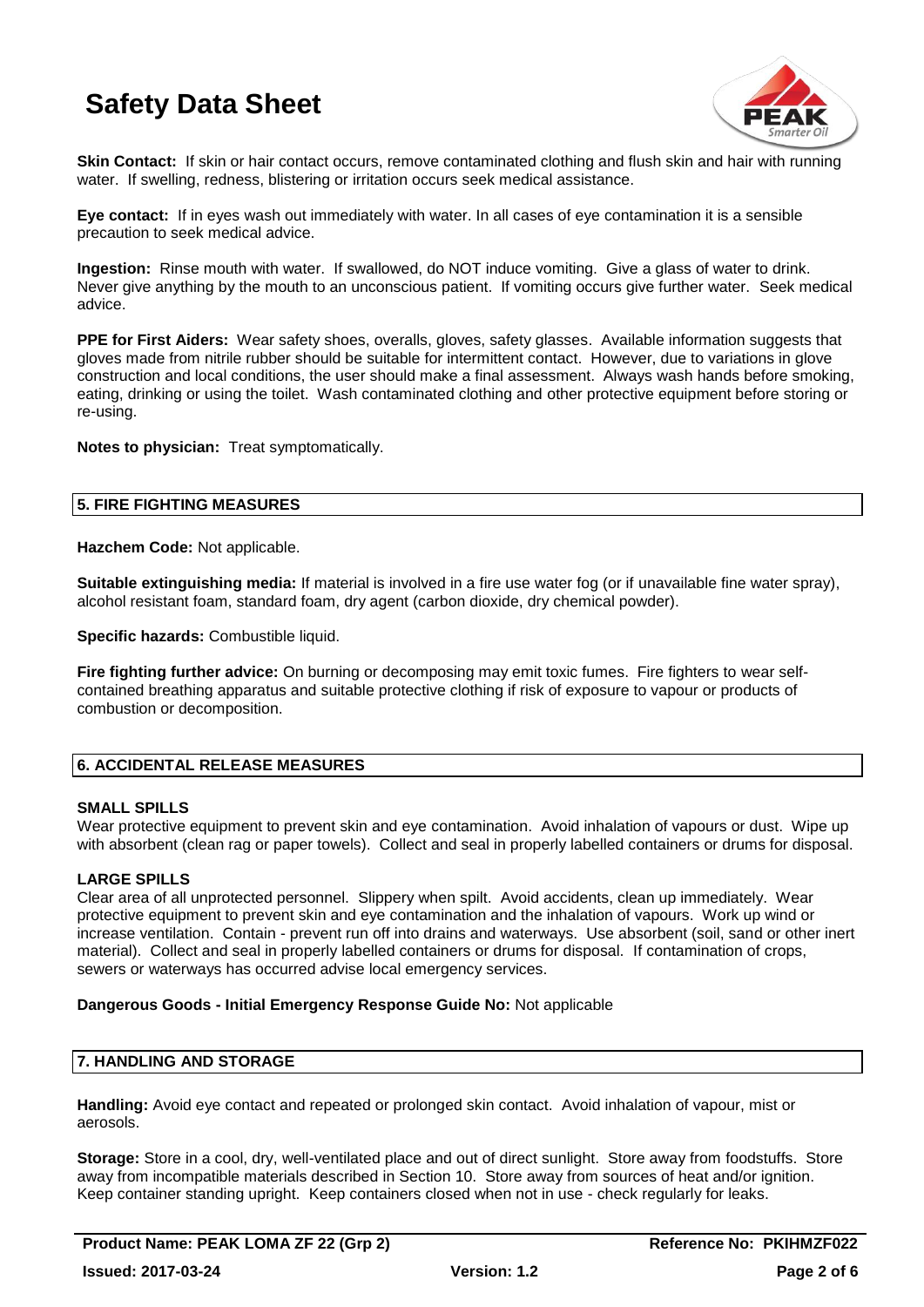

Classified as a C2 (COMBUSTIBLE LIQUID) for the purpose of storage and handling, in accordance with the requirements of AS 1940. Refer to State Regulations for storage and transport requirements.

### **8. EXPOSURE CONTROLS / PERSONAL PROTECTION**

**National occupational exposure limits:** No value assigned for this specific material by Safe Work Australia.

**Biological Limit Values:** As per the "National Model Regulations for the Control of Workplace Hazardous Substances (Safe Work Australia)" the ingredients in this material do not have a Biological Limit Allocated.

**Engineering Measures:** Natural ventilation should be adequate under normal use conditions.

**Personal Protection Equipment:** SAFETY SHOES, OVERALLS, GLOVES, SAFETY GLASSES.

Personal protective equipment (PPE) must be suitable for the nature of the work and any hazard associated with the work as identified by the risk assessment conducted.

Wear safety shoes, overalls, gloves, safety glasses. Available information suggests that gloves made from nitrile rubber should be suitable for intermittent contact. However, due to variations in glove construction and local conditions, the user should make a final assessment. Always wash hands before smoking, eating, drinking or using the toilet. Wash contaminated clothing and other protective equipment before storing or re-using.

**Hygiene measures:** Keep away from food, drink and animal feeding stuffs. When using do not eat, drink or smoke. Wash hands prior to eating, drinking or smoking. Avoid contact with clothing. Avoid eye contact and repeated or prolonged skin contact. Avoid inhalation of vapour, mist or aerosols. Ensure that eyewash stations and safety showers are close to the workstation location.

### **9. PHYSICAL AND CHEMICAL PROPERTIES**

| Form:   | Liquid         |
|---------|----------------|
| Colour: | N Av           |
| Odour:  | Characterisitc |

| Solubility:                             | N Av               |
|-----------------------------------------|--------------------|
| <b>Specific Gravity:</b>                | N Av               |
| Density:                                | 0.8370 g/mL @ 15°C |
| <b>Relative Vapour Density (air=1):</b> | N Av               |
| Vapour Pressure (20 °C):                | N Av               |
| Flash Point (°C):                       | > 210              |
| Flammability Limits (%):                | N Av               |
| <b>Autoignition Temperature (°C):</b>   | N Av               |
| Melting Point/Range (°C):               | N Av               |
| <b>Boiling Point/Range (°C):</b>        | N Av               |
| pH:                                     | N Av               |
| <b>Viscosity:</b>                       | 22 cSt @ 40 °C     |
| Total VOC (g/Litre):                    | N Av               |
|                                         |                    |

(Typical values only - consult specification sheet)  $N Av = Not available, N App = Not applicable$ 

### **10. STABILITY AND REACTIVITY**

**Chemical stability:** This material is thermally stable when stored and used as directed.

**Conditions to avoid:** Elevated temperatures and sources of ignition.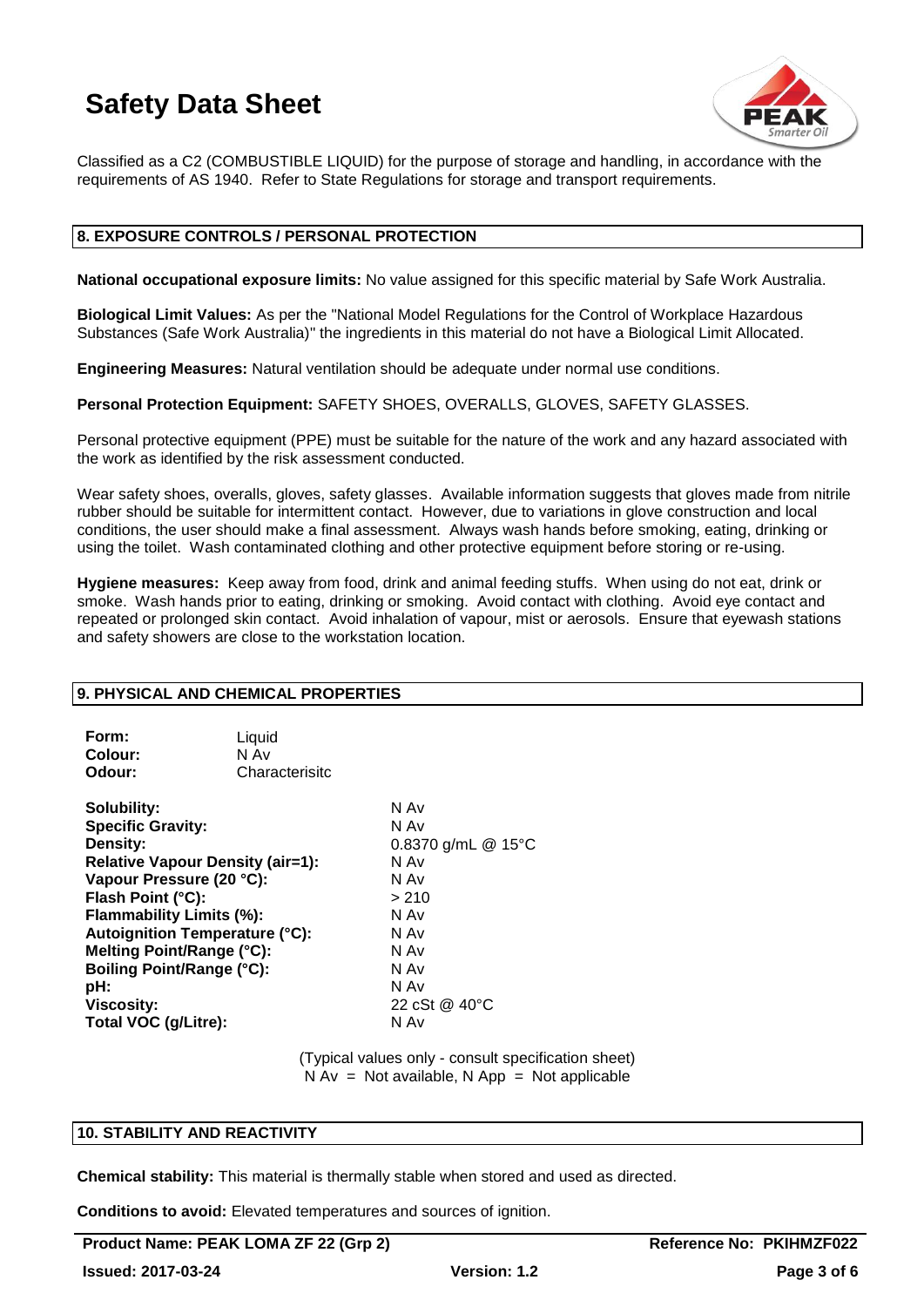

**Incompatible materials:** Oxidising agents.

**Hazardous decomposition products:** Oxides of carbon and nitrogen, smoke and other toxic fumes.

**Hazardous reactions:** No known hazardous reactions.

# **11. TOXICOLOGICAL INFORMATION**

No adverse health effects expected if the product is handled in accordance with this Safety Data Sheet and the product label. Symptoms or effects that may arise if the product is mishandled and overexposure occurs are:

#### **Acute Effects**

**Inhalation:** Material may be an irritant to mucous membranes and respiratory tract.

**Skin contact:** Contact with skin may result in irritation.

**Ingestion:** Swallowing can result in nausea, vomiting and irritation of the gastrointestinal tract.

**Eye contact:** May be an eye irritant.

#### **Acute toxicity**

**Inhalation:** This material has been classified as non-hazardous. Acute toxicity estimate (based on ingredients): LC50 > 20.0 mg/L for vapours or LC50 > 5.0 mg/L for dust and mist or LC50 > 20,000 ppm for gas

**Skin contact:** This material has been classified as non-hazardous. Acute toxicity estimate (based on ingredients): >2,000 mg/Kg bw

**Ingestion:** This material has been classified as non-hazardous. Acute toxicity estimate (based on ingredients): >2,000 mg/Kg bw

**Corrosion/Irritancy:** Eye: this material has been classified as not corrosive or irritating to eyes. Skin: this material has been classified as not corrosive or irritating to skin.

**Sensitisation:** Inhalation: this material has been classified as not a respiratory sensitiser. Skin: this material has been classified as not a skin sensitiser.

**Aspiration hazard:** This material has been classified as non-hazardous.

**Specific target organ toxicity (single exposure):** This material has been classified as non-hazardous.

**Chronic Toxicity**

**Mutagenicity:** This material has been classified as non-hazardous.

**Carcinogenicity:** This material has been classified as non-hazardous.

**Reproductive toxicity (including via lactation):** This material has been classified as non-hazardous.

**Specific target organ toxicity (repeat exposure):** This material has been classified as non-hazardous.

### **12. ECOLOGICAL INFORMATION**

Avoid contaminating waterways.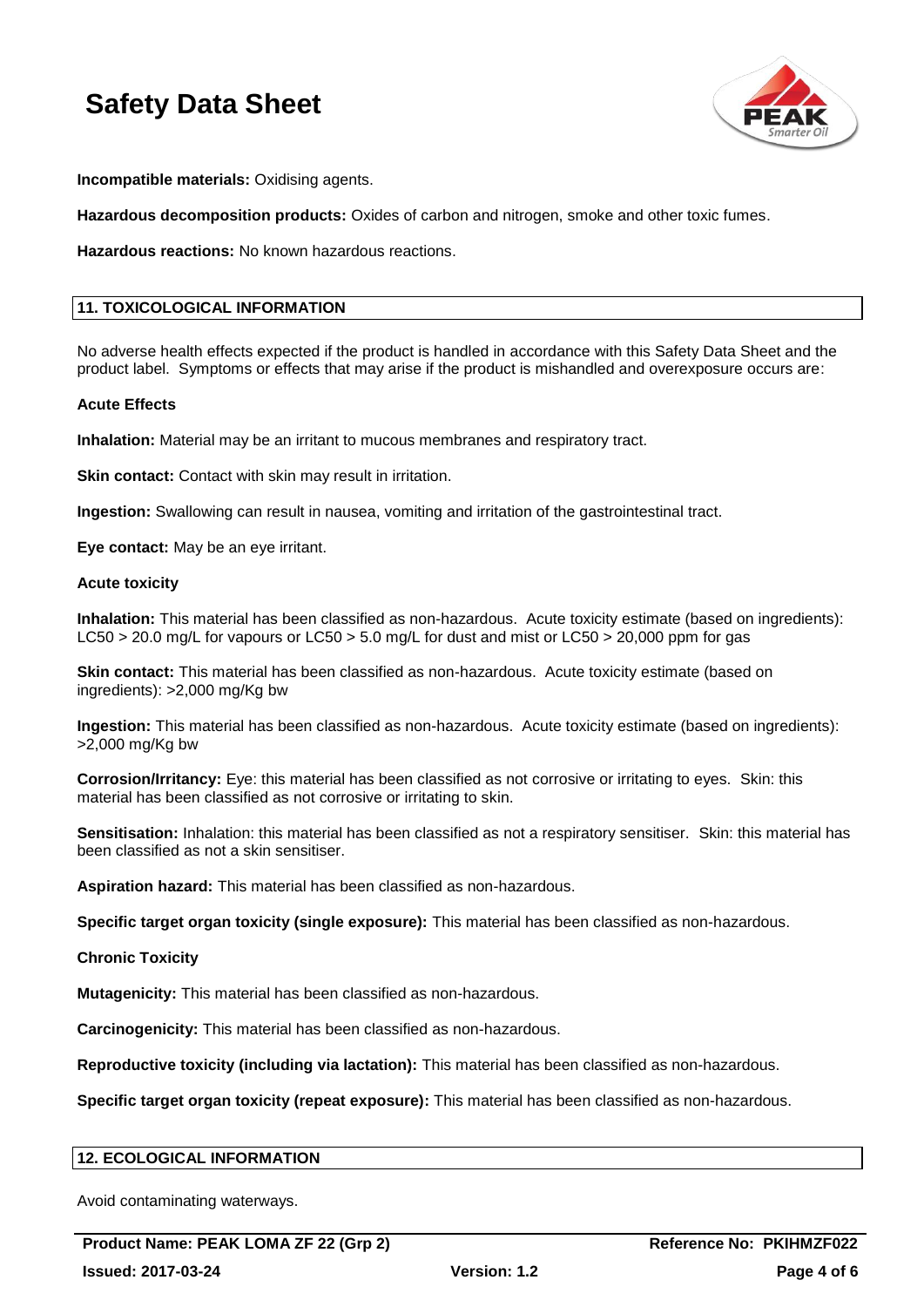

**Acute aquatic hazard:** This material has been classified as non-hazardous. Acute toxicity estimate (based on ingredients): >100 mg/L

**Long-term aquatic hazard:** This material has been classified as non-hazardous. Non-rapidly or rapidly degradable substance for which there are adequate chronic toxicity data available OR in the absence of chronic toxicity data, Acute toxicity estimate (based on ingredients): >100 mg/L, where the substance is not rapidly degradable and/or BCF  $<$  500 and/or log  $K_{ow}$   $<$  4.

**Ecotoxicity:** No information available.

**Persistence and degradability:** No information available.

**Bioaccumulative potential:** No information available.

**Mobility:** No information available.

## **13. DISPOSAL CONSIDERATIONS**

Persons conducting disposal, recycling or reclamation activities should ensure that appropriate personal protection equipment is used, see "Section 8. Exposure Controls and Personal Protection" of this SDS.

If possible material and its container should be recycled. If material or container cannot be recycled, dispose in accordance with local, regional, national and international Regulations.

#### **14. TRANSPORT INFORMATION**

#### **ROAD AND RAIL TRANSPORT**

Not classified as Dangerous Goods by the criteria of the "Australian Code for the Transport of Dangerous Goods by Road & Rail" and the "New Zealand NZS5433: Transport of Dangerous Goods on Land".

#### **MARINE TRANSPORT**

Not classified as Dangerous Goods by the criteria of the International Maritime Dangerous Goods Code (IMDG Code) for transport by sea.

#### **AIR TRANSPORT**

Not classified as Dangerous Goods by the criteria of the International Air Transport Association (IATA) Dangerous Goods Regulations for transport by air.

### **15. REGULATORY INFORMATION**

#### **This material is not subject to the following international agreements:**

Montreal Protocol (Ozone depleting substances) The Stockholm Convention (Persistent Organic Pollutants) The Rotterdam Convention (Prior Informed Consent) Basel Convention (Hazardous Waste) International Convention for the Prevention of Pollution from Ships (MARPOL)

#### **This material/constituent(s) is covered by the following requirements:**

• All components of this product are listed on or exempt from the Australian Inventory of Chemical Substances (AICS).

• All components of this product are listed on or exempt from the New Zealand Inventory of Chemical (NZIoC).

| <b>16. OTHER INFORMATION</b> |  |  |
|------------------------------|--|--|
|                              |  |  |